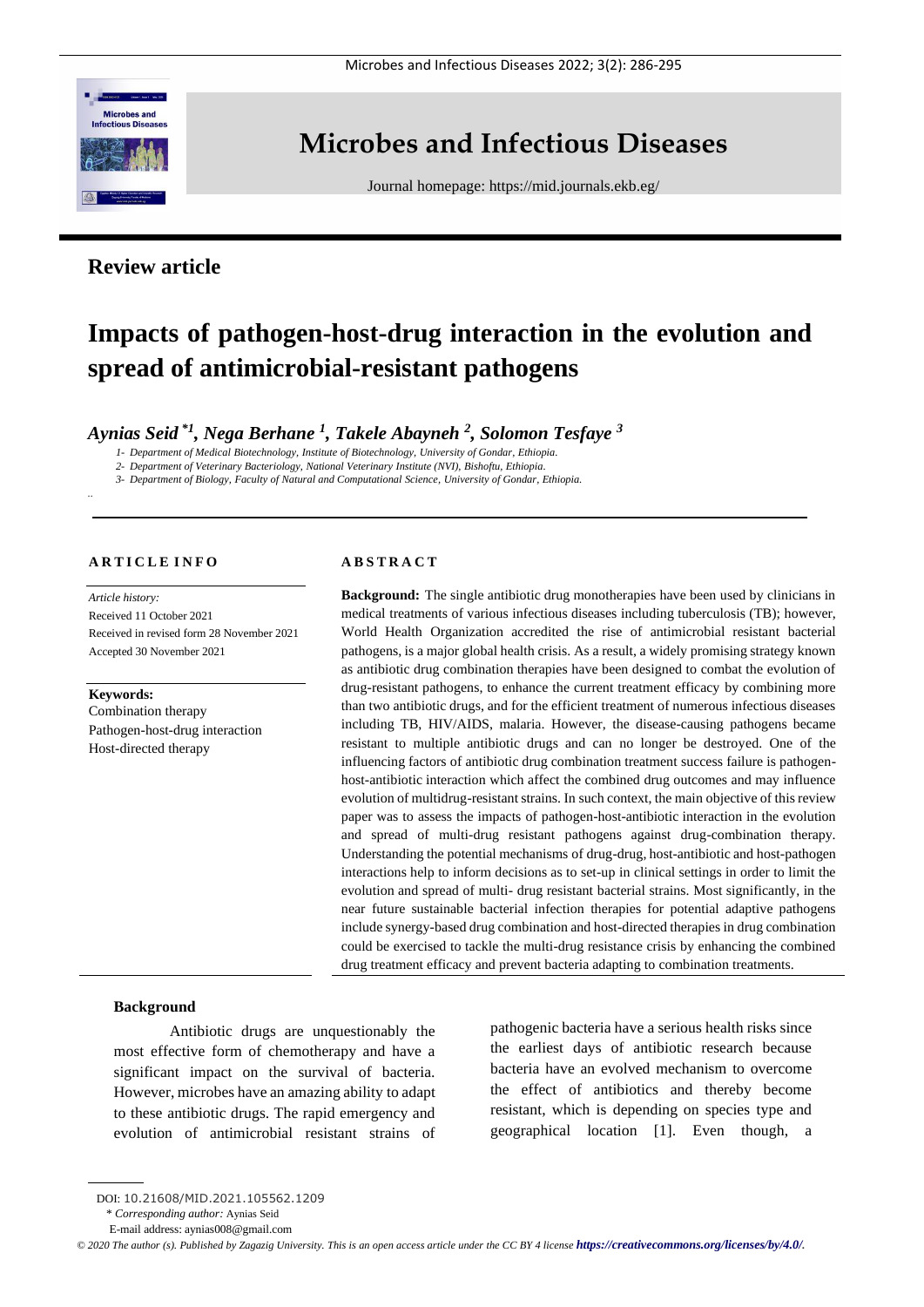widespread use of antibiotic drugs for almost a century, numerous bacterial pathogens including *M. tuberculosis* showed an increase in their antimicrobial resistance (AMR) leading to the evolution and spread of multi-drug resistant (MDR) strains via chromosomal mutations [2]. It has been suggested that the progressive accumulation of mutations can simultaneously change either an organism's sensitivity or resistance to many different antimicrobial agents. As a result, the existed antibacterial drugs are becoming less effective and are currently losing, and then antibiotic resistance pathogens being a significant growing global public health threat and it has forced the investigators to develop newer approaches as modern medicine relies heavily on effective drugs for combatting bacterial infections [3]. Consequently, globally the AMR related deaths have reached alarming rates and more than 700,000 people die annually; this could rise to 10 million by 2050, far greater than cancer as the major cause of death worldwide [4].

The ranking list of antimicrobial resistance pathogens reported by World Health Organization [4] was important to help researchers and funders in focusing on resources and attentions, to encourage interdisciplinary research initiatives on the occurrence, epidemiology, dissemination and molecular characterization of the most risky MDR pathogens with the aim to develop effective prevention strategies against the emergency and spread of these harmful resistant pathogens; *Mycobacterium tuberculosis* had the highest priority of MDR strain followed by *Acinetobacter baumannii* and *Pseudomonas aeruginosa* in the past three decades.

Thus, to tackle the antimicrobial resistance crisis in which a single drug monotherapy is no longer satisfactory to treat infectious disease including TB, researchers have been developing a novel effective promising treatment strategies known as drug combination therapies in order to combat the evolution of MDR phenotype, especially in low-resource settings of Sub-Saharan Africa where co-morbidity is endemic [5]. For example, a combination of four drugs (i.e., isoniazid (INH), rifampicin (RIF), ethambutol (ETB), and pyrazinamide (PZA)) are being used for the treatment of *M. tuberculosis* infections [6].

Currently, although antibiotic drug combination therapies have been employed for increasing the efficacy of the treatment, but in fact,

it may actually promote the evolution and spread of AMR pathogens including many multi-drug, extended drug and now fully drug resistance strains, which implies that the use of antibiotic drug combination therapy is going to be uncertain [2]. When antibiotic drugs are combined, the mechanism of action of drugs in high-order antibiotic drug combination therapy can significantly differs on bacterial cells, may either be raised or weakened by impacting on the epistatic host-pathogen-drug interactions during antibiotic therapy, even if in the absence of human interventions [3]. In this context, the main objective of this review paper is to assess the impacts of pathogen-host-drug interaction in the evolution and spread of MDR pathogens against drug combination therapy.

### *Antibiotic combination therapy*

Previously, clinicians have used our current arsenal of drugs by prescribing high doses of a single antibiotic drug monotherapy strategy in order to minimize the probability of bacterial infectious diseases including TB [3]. However, high doses applying of monotherapies are often associated with stronger side-effects in patients and have been reported to increase the risks and rapid evolution of resistant bacterial strains, that involved by long-term regimes. As a result the single-drug monotherapies often fail and become more challenging for clinicians worldwide [7]. In order to overcome the drug resistance ability of the bacteria, one such potential promising and life-threatening strategy in many areas of medicine is the use of high-order antibiotic drug combination therapy of two or more antimicrobial agents during a treatment regimen from different classes targeting different bacterial mechanisms as a standard of care for active infections in multi-drug environment, which is important to effectively combat the spread of MDR phenotype of bacterial infections [5], and efficient treatments for many infectious diseases such as TB, cancer, HIV/AIDS and Malaria since the 1970s [8]. Therefore, assuming that there is no overlap in the resistance mutations, the simultaneous use of multiple antibiotic drugs (i.e., administration in mixture of antibiotic drugs) during the treatment will reduce the development of drug resistance strains. However, designing multi-drug combination therapies are difficult when the overall effect of a drug combinations are changing their behavior either strengthening or weakening through different ways and increasing the antibiotic treatment failure,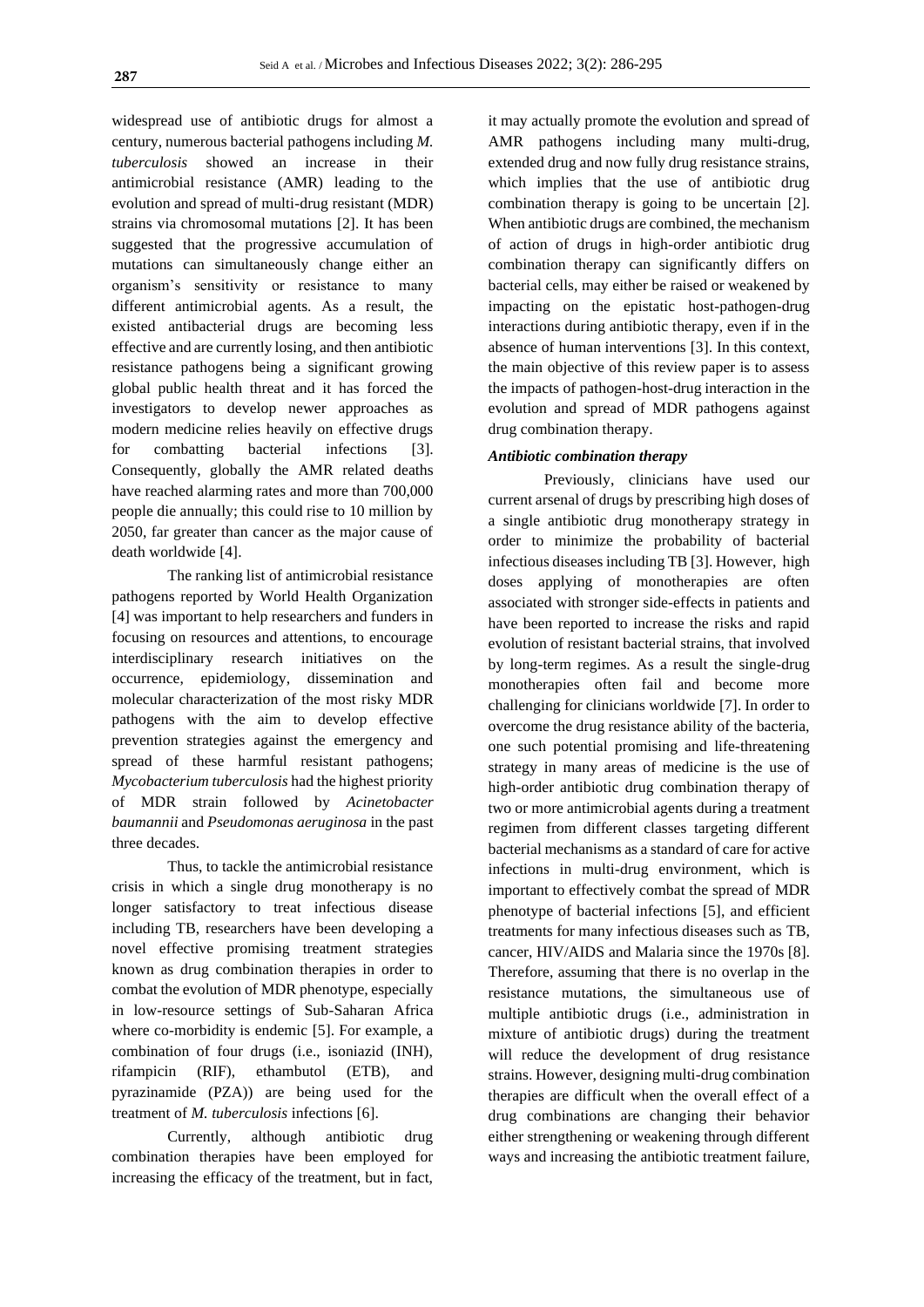that is not easily predicted based on the individual effects of the drug [3].

Generally, there are multiple key features for antibiotic drug combination therapies compared to single-drug monotherapy strategy: (i) a broadened activity range by combining the different modes of action of different antibiotics; simultaneous resistance to two drugs often requires two independent genetic events, each of which on its own occurs with low probability; (ii) stronger enhancement of antibiotic treatment effect that show high efficacy by synergistic effect against resistant strains, that restore the efficacy of a particular drug; and (iii) slow-down the risks and rate of resistance evolution during treatment regime [8,9], (iv) improvement of antibiotic drugs penetration to cells [3], and (v) inhibition of virulence factors, such as lowered toxicity effects or enzyme production in pathogens [10].

Currently, the bacteria evolution in multidrug environment is one of the major causes of drug resistance, whereby drug resistance mediated mutations become resistant to multiple drugs and can no longer be destroyed using the current antibiotic drug combination treatment approaches as it is [11]. Moreover, even though a patient who have been treated with drug combination therapy, the antimicrobial resistance pathogens including *M. tuberculosis* increase time to time and evolved into many multidrug and extensively drug-resistant strains, and achieving the STOP/End-TB strategy at the global level by 2035/2050 remains questionable and challenging, it is important to understand what are and how the influencing factors in multi-drug environment change treatment efficacy [12], that needs for designing novel effective drug [13] suggested that the proper selection of antibiotic drug combination therapy at the right dose and for the right length of time for crucial treatment efficacy, and necessitates by understanding the potential mechanisms of the influencing factors such as epistatic pathogen-host-antibiotic interactions and the frequency of mutations with pleiotropic fitness effects is the current critical and serious tasks in order to treat the patients efficiently and to slowdown the emergency and evolution of multidrugresistance bacterial strains, when the combined inhibitory effect of two drugs are stronger for their ability to clear infections under multi-drug environment [2]. Likewise, high-throughput studies on these influencing factors for understanding the evolution of bacterial pathogens under high-order drug combination therapies that balance short-term drug efficacy with long-term evolutionary trade-off considerations is a burning issue nowadays [14].

# *Factors modulating evolution of resistance in multi-drug environments*

#### **Epistatic drug-drug Interactions (DDIs)**

Like genetic epistatic interaction, drugs should be also interacted with each other. Importantly, the first focusing of epistatic interactions between and within genes is now starting a useful analogy to drug-drug epistatic interactions, that providing to introduce some of the principal concepts of the relationship between drug interactions targeted by different drugs and uncovering the action of drugs for biological function. Establishing the basic concepts of drug-drug interactions then allows us to explore the impact of these interactions on the evolution of drug resistance pathogens [15].

Combinations of antibiotic drugs have been classified depending on the prior assumptions about epistatic drug-drug interactions by assuming Loewe additivity model, that the combined effect may be significantly different, what is expected based on a predictive additive effect of their individual outcomes or effects, that may change bacterial growth rate at a given concentration in evolving bacterial lineages, which are (i) antagonistic (is a situation where the effect of drug combination is less than the combined effect of the individual drugs, that results in a significantly worse bactericidal effect or less growth reduction than expected additive effect when used of either drug in monotherapy, and because of their reduced efficacy and leads to longer time for infectious bacteria clearance); (ii) synergistic (a situation where the drug-combination effect is greater than the combined effect of the individual drugs, that the presence of one drug intensify the effect of the other drug, that leads to a significantly better growth reduction than expected additive effect when used of either drug in monotherapy, and mutually improve their therapeutic effects that enhance antibacterial treatment efficiency without increasing drug toxicity); and (iii) additive or non-epistatic drug interaction is the situation where the effect of a drug combination is equal to the combined effect of the individual drugs [7,15-17].

Previous studies have suggested that the high-order antibiotic drug combinations may be chosen due to their non-overlapping resistance mechanisms and their favorable drug-drug interactions. Such drug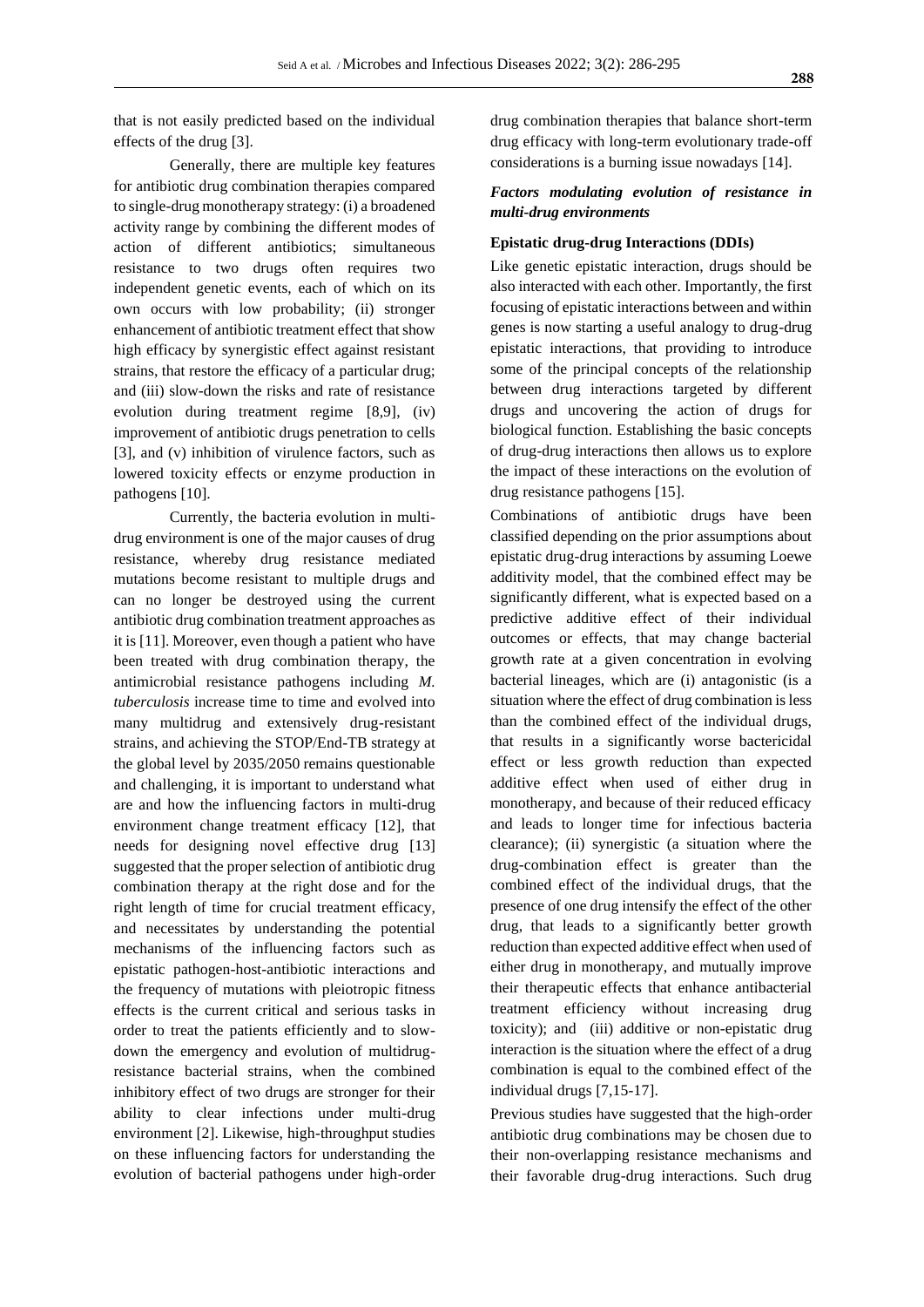interaction networks could be used to classify drugs by the cellular function they inhibit, namely by their underlying mechanism of action. So that, a deeper understanding of the underlying mechanisms of antibiotic drug-drug interaction in drug combination is urgently needed and helps to inform decisions as to which drug combinations to set up in clinical settings in order to limit the evolution and spread of drug resistant strains, minimize adverse drug effects and reduce treatment duration, improve treatment outcomes of patients, and design the potential synergy based antibiotic combinations of existing drugs [2,12,18,19].

Indeed, scientific studies have shown that cotreatment with different pairs of clinically relevant antibiotic drugs exhibit drug-drug interaction patterns depending on; (i) physicochemical effects between drugs, that one drug modifies bacterial physiology in a way that alters the impact of the other drug [5], for instance when one drug simply enhances the permeability of the cell envelope for another, alternatively they may have more complex causes, specifically if one drug triggers a regulatory response, which affects the action of another, (ii) genetic variation or certain drug resistance mutations in the bacterium that affect drug interactions, but it is unclear to what extent genetic perturbations can alter drug interactions. To determine their underlying causes, identifying genes that reshape drug-drug interactions must be established, which enables the quantitative prediction of mutant growth rate under antibiotic drug combinations [14], and (iii) physiology of specific bacterial strains and/or lineages within a species or geographical locations, which are currently not considered for drug combination therapy in clinical settings [20,21].

Studies have been recommending that the different classes of antimicrobial drugs in drug combination for treating bacterial infections might result in synergistic antibiotic interactions that enhance the inhibitory effect or generate increased antimicrobial efficacy at lower doses, and this synergy has been used by clinicians; for instance, a study has done by **Omollo et al.** [12] .using Streptomycin (SPT)- Folic acid (FA) drug combination for treating two resistant strains  $FA^R$  and  $SPT^R$  mutant, the FA exerted a greater 90% inhibitory effect or restoring susceptibility against a genotypically confirmed  $SPT<sup>R</sup>$  mutant carries a g1379t mutation in rrs; however, the same combination did not return any synergy against the  $FA<sup>R</sup>$  mutant carrying a c1384t in

fusA1. This result suggested the capacity for synergistic combinations to restore drug activity against mutant strains genetically resistant to either of the partner compounds.

However, antagonistic and especially suppression or 'hyper-antagonism' drug-drug interactions in drug combinations have been shown to either reduce the drug efficacy or completely neglected in the context of antimicrobials inhibition effect at fixed drug dosage, which leads to longer time for infectious clearance, thereby increasing the evolution of resistance [15]. A study has done by **Bhusal et al.** [22] testified that the interaction between RIFmono-resistant rpoB S531L and INH-monoresistant inhA mutants against *M. tuberculosis* to have no interaction or to be mildly antagonistic, however further study on a triple SPT-RIF-INH drug combination interactions in rpoB and inhA mutants has been reported that 24 out of 70 random drug combinations tested were synergistically active in the *in-vitro M. smegmatis* and suggests that a triple SPT-RIF-INH combination may be an effective therapeutic option for the treatment of both the drug susceptible and resistant *M. tuberculosis* infections through restoring susceptibility against *M. tuberculosis* strains carrying genetic resistance to any one of the partner drugs [12].

# **Host-antibiotic interactions**

One key parameter to be consider for any types of antibiotic drug combination therapies is the precise prescribed dose of antibiotic(s) into the host patients, which is crucial for clearance of all bacteria, and yet most of the commonly-used dosages of antibiotic drugs were only considering their pharmacokinetics (PK) and pharmacodynamics (PD) parameters, as such "one size fits all" approach, indifferently of the host patients genetic characteristics [23]. Significantly, to treat patients efficiently while avoiding drug resistance strains, it is crucial to use the right dose antibiotic for the right length of time. Ensuring an appropriate dose of antibiotics during treatment strategies, it should be considering how the host genetics can alter antibiotic drug circulating concentrations in patients by impacting on antibiotic metabolism, but yet the current prescriptions rarely take it into account [7].

So that, considering and/or understanding the prescribing antibiotic drug and host genetics interaction is vital for the development of optimized medical treatments. Host patient's genetic variations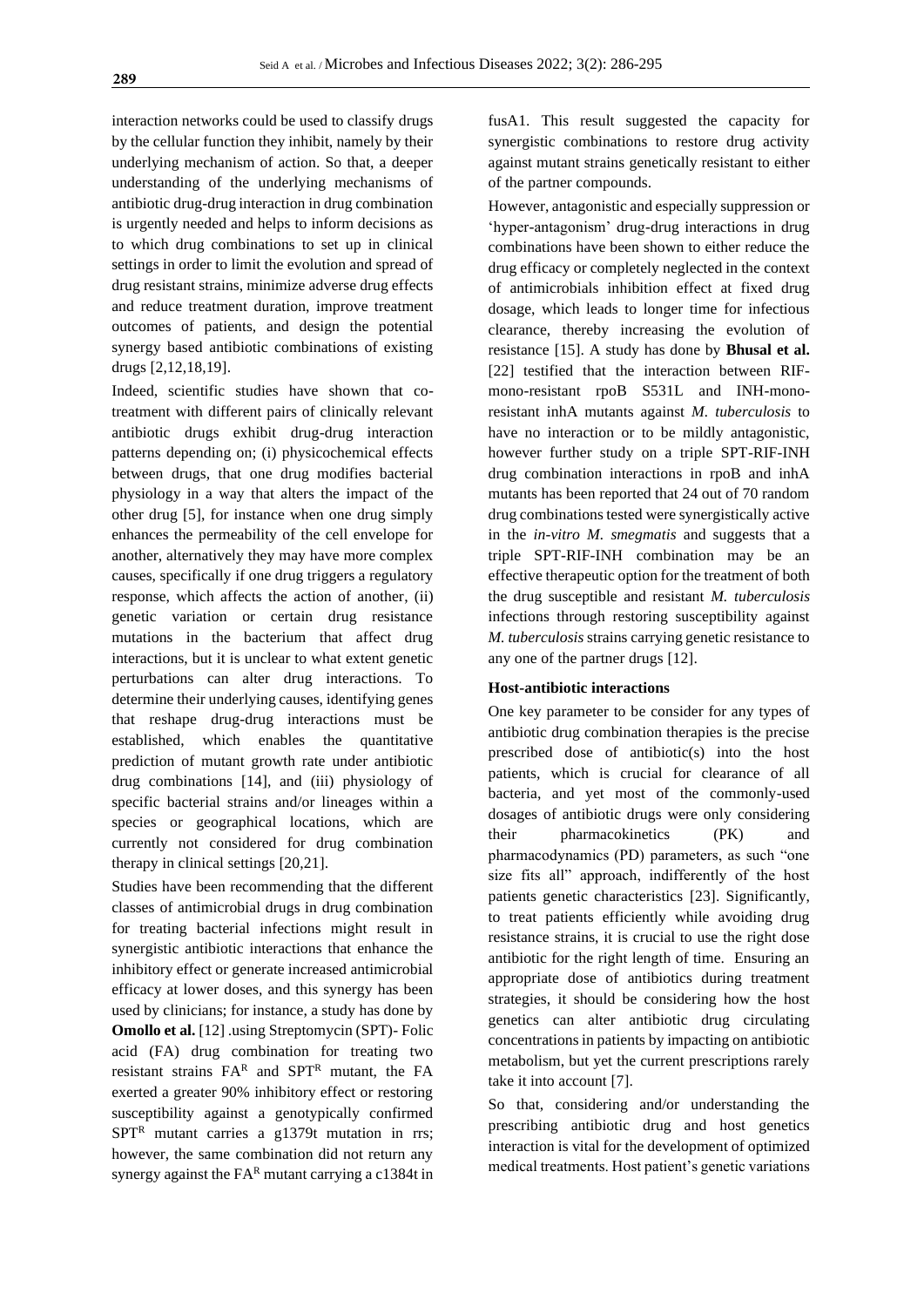at the antibiotic metabolism genes involving single nucleotide polymorphisms (SNPs) can affect the antibiotic metabolism processes. This affects the duration and the intensity of the pharmacological activity (alter bioavailability) of the antibiotic drug by impacted on their appropriate dosage [24]. Moreover, the epistatic interactions between antibiotics and host patient's genetic variants or SNPs at the antibiotic metabolism genes coding for antibiotic metabolizer enzymes have a potential impact on the (i) antibiotic metabolism gene expression regulation by altering transcription, alternative exonic splicing or silencing mechanisms that can alter the protein sequence (leading to non or dysfunctional enzymes), the gene transcription or the gene stability (leading to differences in the enzymatic concentrations), and/or (ii) enzyme activity could promote differences in drug metabolism (either higher or lower leads to poor metabolizer in patients) capable of significantly altering the degradation of various antibiotic drugs, affect the circulating drug concentrations, influence the critical antibiotic drug dose required to eliminate wholly bacteria, and affecting its bioavailability and treatment efficacy; for instance, a study has been conducted amongst the world population ethnic groups, eight SNPs on the cytochrome CYP3A4 gene (rs28988603, rs28988604, rs28969391, rs28371763, rs28988606, rs12721620, rs2242480 and rs2687116) have been recognized on CYP3A4 gene expression or enzyme activity for adapting treatment dosages and influence on drug efficacy to the average patients against Methicillin-Resistant *Staphylococcus aureus* (MRSA) infections using the combination of vancomycin and rifampicin [7]. This could lead to increased combination treatment failure, may promote the emergence of antibiotic drug resistance and excessive side effects in patients, for example, SNPs or deletions on GSTT1 genes are expressed as non-functional alleles in patients that encode antibiotic metabolism Glutathione S-Transferase T1 resulted an increasing chance of toxicity in TB-patients treated with isoniazid, pyrazinamide and rifampicin drugs [25]. Furthermore, during epistatic drug-drug-host interactions, one particular drug can stimulate or inhibit the expression of one particular enzymatic gene which is influencing the degradation of another drug, leading to reducing or increasing its bioavailability and low treatment efficiency and the emergence of drug resistant strains [7,24]. However, too much limited studies have done, and in the near

future the scientific community should be investigate the antibiotic metabolism of every clinically relevant antibiotic drugs, as well as the host patients' genetic polymorphisms affecting the enzymes responsible for the metabolism of these drugs.

# **Host-pathogen interactions**

Previously, bacterial pathogens have often studied as alone, and grow independently from other bacteria or host organisms and evolve antibiotic drug resistance as an adaptation to antibiotic therapy. However, pathogens are part of a complex ecosystem within the host organisms including human, which can greatly influence the outcome of antibiotic drug treatments [14].

As bacteria are forced to interact with other microbes upon colonization or infection of the host organisms. Significantly, host-bacteria and bacteriabacteria interactions may interfere the ecological and evolutionary pressures that exhibit clinical importance [26]. These eco-evolutionary mechanisms affect the existence of pathogens [14]. It is critical to understand pathogenic bacteria with respect to the surrounding microbial communities; however, for instance, active pulmonary TB infection requires long-term combined antibiotic treatment, which can alter the lung microbial community profile and subsequently affect the outcome of the combined drug treatment [27]. This increase the possibility of foreign bacteria colonization in the lung microenvironment that become more susceptible.

The colonizing bacteria can be influenced by a variety of host mechanisms, and importantly play a role in susceptibility to infection. The effect of antibiotic drug therapy on microbiome diversity has only recently been explored and depends on the antibiotic spectrum, dosage, length of treatment, route of administration, and pharmacological properties of the agent [26]. It is important for clinicians and researchers to further explore the relationship between host organism and pathogens including *M. tuberculosis*, as these may constitute a risk factor for drug resistance development and failure of drug combination treatments.

Pathogens have an evolved strategy to adapt the changed multi-drug environment and promote alternative ways to survive and grow inside the host organism. The host-pathogen interactions should be one mechanism that take places between a host and a pathogen through the proteins and genes with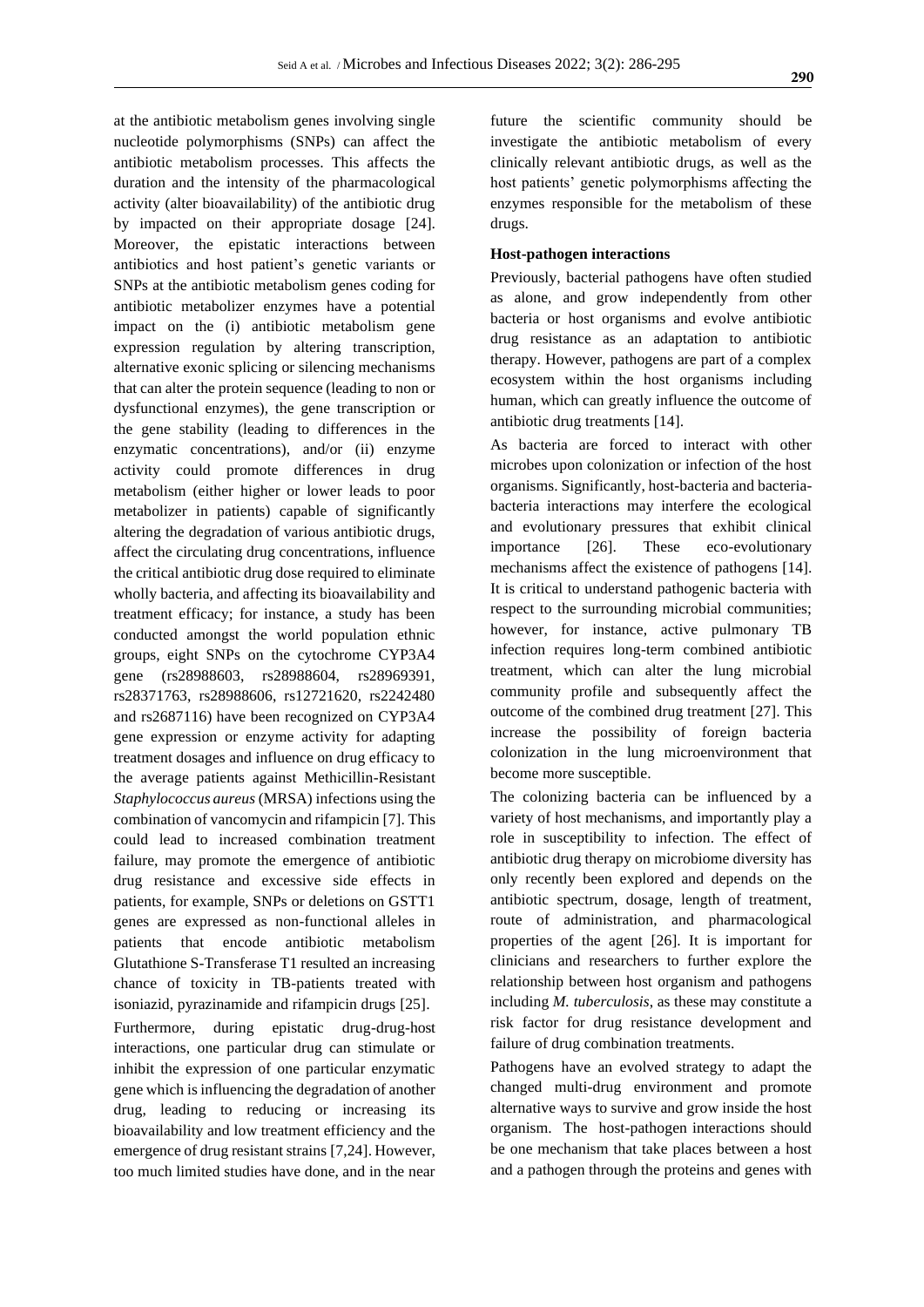the aim to evade the antibacterial host defense mechanisms by performing hijacking of the host cells they infect, forming biofilms, disrupting normal functioning of pathway such as inhibiting macrophage activity/ mechanisms, and preventing host receptor cells [27], for instance, urease (an enzyme) is present in many mycobacterium species, that plays an important role in MTB-host interaction, and the growth of *M. tuberculosis* within the host cells [28]. Moreover, *M. tuberculosis* actively transcribes a number of genes involved in protection and evasion of a host defense system by performing hijacking of the host cells they infect, for instance, genome of the strain of H37Rv *M. tuberculosis* made up of 4000 genes, of them 194 genes are required for the growth of *M. tuberculosis* [29].

The host-pathogen interaction in the development of infectious disease are complex and multidimensional, and vary depending on factors such as the overall host genetic background, evolution of new pathogen variants in the host, and other host and nonhost factors. These microbial and host factors are significantly increase more than 20% risk of TB treatment failure in TB patients completing the standard combination therapy (i.e., 6-month HRZE) [30].

Biofilm formation plays a major role in hostpathogen interactions. This is a mechanism of pathogens by which they form a biofilm that provides a barrier for antibiotic to reach the cellular level for their survival in the host. Bacteria present in the biofilm also gets protection against the impact of host immune response and antimicrobial combined treatments in harsh multi-drug environmental conditions, and results in antibiotic treatment failure [31].

Furthermore, macrophage inhibition is another factor by which the pathogen attempts to survive in the host by preventing the macrophages to act on them, or evades the host immune mechanism, which is one of the crucial host defenses. Efficient functions in macrophages require activations using multiple components which include signal transduction molecules, transcription factors that can activate the gene transcription by binding to cisregulatory elements (transcription binding sites) and genes encoding receptors such as stimulatory pathogen/pattern recognition receptors (PRR), a group of receptors which sense the presence of bacteria or that recognize specific pathogenassociated molecular patterns (PAMPs) on the

surface or inside of microorganisms including transmembrane proteins such as Toll-Like Receptors (TLRs), C-type lectin receptors (CLRs), as well as cytoplasmic proteins such as the Retinoic acid-inducible gene (RIG)-I-like receptors (RLRs) and Nucleotide-binding Oligomerization Domain (NOD)-like receptors (NLRs); however for instance the *M. tuberculosis* bacilli evade and modulate PRR signaling to promote further recruitment of macrophages and manipulate the host adaptive immune response [32], for example, during early primary *M. tuberculosis* infection, direct mycobacterial phagocytosis is mostly mediated by C-type lectin receptors (CLRs), which is the firstline innate immune defenses that play a central role in TB pathogenesis for drug resistant or persistent *M. tuberculosis*-killing and reducing bacilli growth. Currently existed antibiotic drugs have been developed by targeting only pathogens. As a result, the evolutionary adaptation and spread of MDR strains consequently increase in drug combination therapy by impacting on the host-pathogen interactions in terms of protein and/or gene, for instance, the pathogen/ pattern recognition receptors (PRR) gene mutation interaction leads to improved bacterial growth in the host cell by evading the host immune system, and forming biofilms that greatly influence the outcome of infections by increasing the antibiotic treatment failure [33]. So that, primarily the predictions of pathogen-hostantibiotic interactions play a vital role in designing new and effective treatment strategies to overcome the health challenge in this  $21<sup>st</sup>$  century, and that favor enhancing a host protective response. The first crucial step of designing new treatment strategy is the identification of drug targets within the bacterial pathogen and host drug targets that prevent potential adverse reactions in the host by understanding the host system and antibiotics [27]. However, studies on the characterization of pathogenic bacteria strains and host drug targets are too much limited, and further studies will be needed for identifying the potential drug target candidates for MDR strains by considering proteins or genes which do not interact with human proteins or genes and antibiotics, respectively [33].

# **Host-directed therapeutics (HDTs)**

Understanding the host-pathogen-antibiotic interaction complex interplay between protein and/or gene functional interactions between the human host, pathogen and antibiotics play a vital role in designing rational-therapeutic strategies.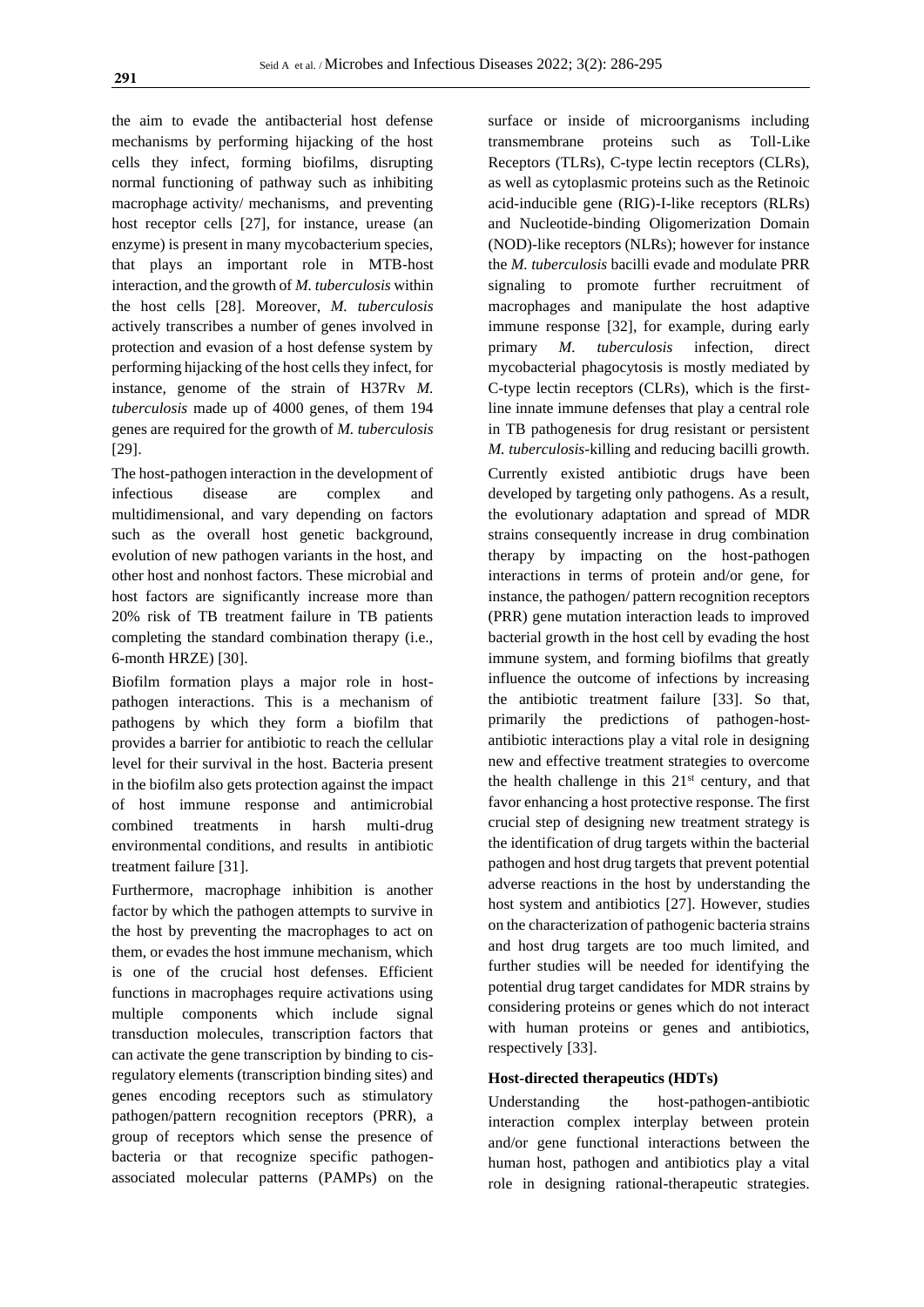Hence, predicting the putative protein-protein interaction (PPIs) between a pathogen and its host genetic variants is of paramount importance as novel target for effective infectious disease therapies including TB. Recently, scientists have developed the host-directed therapies (HDTs), which have a promising results against infections by increasing the effectiveness of currently available antibacterial drugs that directly kill the pathogens or slow down bacterial replication, and to enhance host-immune responses that might be beneficial in eliminating bacteria [34]. A recent research work has conducted by **Cyrielle** [7] suggests that directly targeting host factors through host-directed therapeutics (HDTs) by focusing on pathogen-host-antibiotic interactions may be beneficial for infection treatments, for instance, the use of lipoxygenase inhibitors, tyrosine-kinase inhibitor shown promises as targets of HDTs candidates for reducing pathogen replication and treating MDR-TB and HIV/TB coinfections [35].

Novel HDTs can help decrease the emergence and spread of MDR strains by enhancing the effect of currently available antibiotic drugs or increase the success of treatment by immunomodulation (modifying the immune response), targeting new mechanisms, and improve long term outcome by shortening treatment length or durations and require minimal doses which would facilitate patient compliance for avoiding resistance, however, HDTs alone might not be enough to clear bacilli in an active TB patient, but used in combination with currently available anti-TB drugs to enhance their overall effect [33]. Moreover, HDTs may require minimal doses, short treatment durations and may be more effective than the currently approved treatment strategies. Targets of HDTs include host factors such as cytokines, receptors, immune cell functions, and essential enzyme activities [35], that potentially inhibit pathogen development via various host target pathways, such as signal transduction mediating cytokines production, modulation of pathogen recognition receptors and immune cell regulation [36], modulation of antibiotic metabolism gene regulation and as such can be used to verify the antimycobacterial activity of an approved drug [7].

#### **Conclusion and future perspectives**

The discovery and development of novel antibiotic classes have halted due to extremely long, time consuming and challenging process. Moreover, the up-to-date treatment called one drug-one target has several limitations, include the long period of treatment, a significant problem of resistance acquisition and/or evolution of drug resistant strains, and toxicity of the drug. Ideally, drug combination treatments are a widely used strategy for controlling resistance evolution; however, currently the emergency and spread of multidrug resistance strains are an intensifying public health challenge around worldwide [37], due to several risk associated factors include epistatic pathogen-hostantibiotic interactions, that the combined effect results becoming uncertain [7].

Now a days, molecular characterization of drug resistance mutations in pathogenic strains including *M. tuberculosis* are largely limited and not clear, because of our current knowledge of mutation pattern complexities, and other influencing factors that the resistance conferring mutations can evolve dynamically over time under antibiotic pressure in patients [38]. Furthermore, the mechanisms of factors that facilitate resistance development within a patient are still poorly understood and require further explanation. There is an urgent need to understand the mechanisms by which the antibiotic combination therapy in the role of resistance evolution. According to previous studies, the two best strategies involved in drug combination therapy against drug-resistant strains have been explained, which are (i) synergy based drug-drug interactions in drug combination can slow down the evolution of resistance [15,17], however, studies on the selection of antibiotic pairs with different drug-drug epistatic interactions in drug combination for proper treatment strategies is too much limited. The choice between synergy and antagonism may involve the efficacy treatment inhibition of microbial growth and the evolution of resistance, that remains an interesting avenue for future work in order to limit the emergency and spread of MDR strains [16]; and (ii) host-directed therapy (HDTs) based on host and pathogen factors is another promising treatment strategy used to treat bacterial infections through overcoming the limitations of current drug combination treatments [35]. The combination of HDTs with currently available antibiotic drugs may improve clinical outcomes by adding to the effectiveness of anti-bacterial drugs [33]. In such setting, this review assessed the impacts of pathogen-host-antibiotic interaction on the development and transmission of antimicrobial resistant pathogens against combination therapy in multi-drug environments. However, understanding of the dynamic complexity of pathogen-host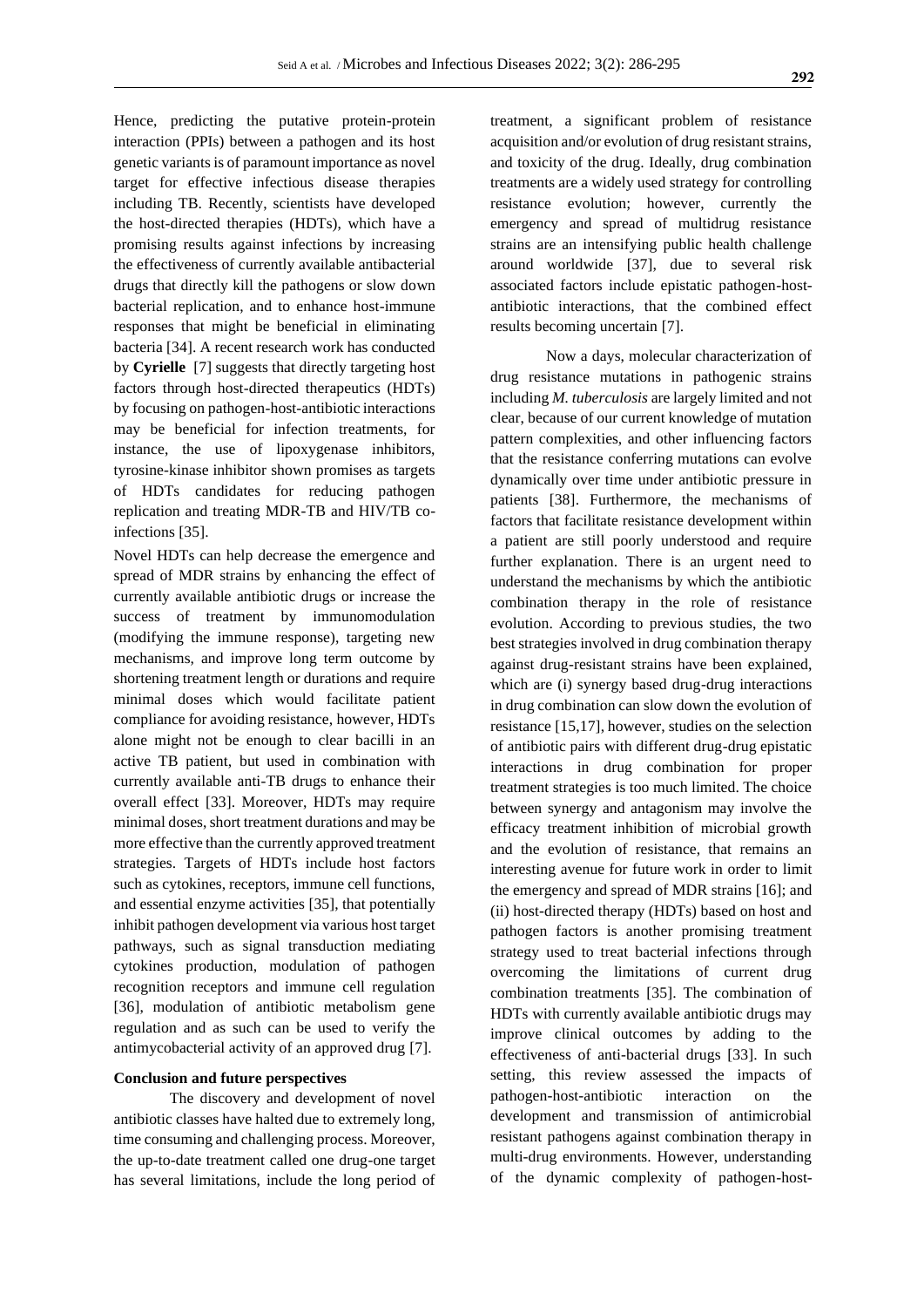antibiotic interactions in patients is still difficult, and further investigations will be needed for identifying the potential drug target candidates by considering pathogen proteins and/or genes which do not interact with human proteins/genes and antibiotics.

#### **Abbreviations and Acronyms**

| <b>AMR</b>  | Antimicrobial resistance             |
|-------------|--------------------------------------|
| GSTT1       | Glutathione S-Transferase T1         |
| <b>HDTs</b> | Host-directed therapies              |
| <b>MDR</b>  | Multi-drug resistance                |
| <b>MRSA</b> | Methicillin-Resistant Staphylococcus |
| aureus      |                                      |
| <b>MTR</b>  | Mycobacterium tuberculosis           |
| <b>SNPs</b> | Single nucleotide polymorphisms      |
| <b>TB</b>   | <b>Tuberculosis</b>                  |
| <b>WHO</b>  | World Health Organization            |

#### **Acknowledgements**

The authors would like to thank researchers who studied related to this title.

**Ethical approval and consent to participate:** not applicable

**Availability of data and materials:** not applicable

**Funding statement**: this review is not funded.

**Competing interests**: The authors declare that they have no competing interests.

# **Authors' contributions**

AS involved in proposing of the review title, searching and collection different literatures, and writing the manuscript. NB, TA and ST involved in guiding of the review, and commenting the manuscript. All authors read and approved the final manuscript.

# **Consent for publication:** not applicable

# **References**

- 1-**Marten E, Demain AL.** The antibiotic resistance crisis, with a focus on the United States. J Antibiot 2017;70:520–526.
- 2-**Khan MSA.** Combination of Drugs: An Effective Approach for Enhancing the Efficacy of Antibiotics to Combat Drug Resistance. Springer Nat 2019;
- 3-**Khameneh B, Diab R, Ghazvini K.** Breakthroughs in bacterial resistance mechanisms and the potential ways to combat them. Microb Pathog 2016;95:32–42.
- 4-**WHO.** World Health Organization. Global priority list of antibiotic-resistant bacteria to guide research, discovery, and development of new antibiotics. 2017.
- 5-**Baym M, Stone LK, Kishony R.** Multidrug evolutionary strategies to reverse antibiotic resistance. Science (80- ) 2016;351(6268):1– 21.
- 6-**WHO.** World Health Organizaton. Ttreatment guidelines for drug-resistant tuberculosis, Geneva, Switzerland. 2016.
- 7-**Cyrielle FT.** Host-pathogen-drug interactions in the context of antibiotic resistance: How host xenobiotic metabolism can affect antibiotic efficacy in a Methicillin-Resistant Staphylococcus aureus infection. PhD Dissertation. University of Exeter. 2018.
- 8-**Worthington RJ, Melander C.** Combination Approaches to Combat Multi-Drug Resistant Bacteria. Trends Biotechnol 2013;31(3):177– 84.
- 9-**Vestergaard M, Paulander W, Marvig RL, Clasen J, Jochumsen N, MS.** Antibiotic combination therapy can select for broadspectrum multidrug resistance in Pseudomonas aeruginosa. Int J Antimicrob Agents 2016;47(1):48–55.
- 10-**Hagihara M, Crandon JL, Nicolau DP**. The efficacy and safety of antibiotic combination therapy for infections caused by gram-positive and gram negative organisms. Expert Opin Drug Saf 2012;11:221–233.
- 11-**Barbosa C, Roemhild R, Ronaldh P, Schulenburg H.** Evolutionary stability of collateral sensitivity to antibiotics in the model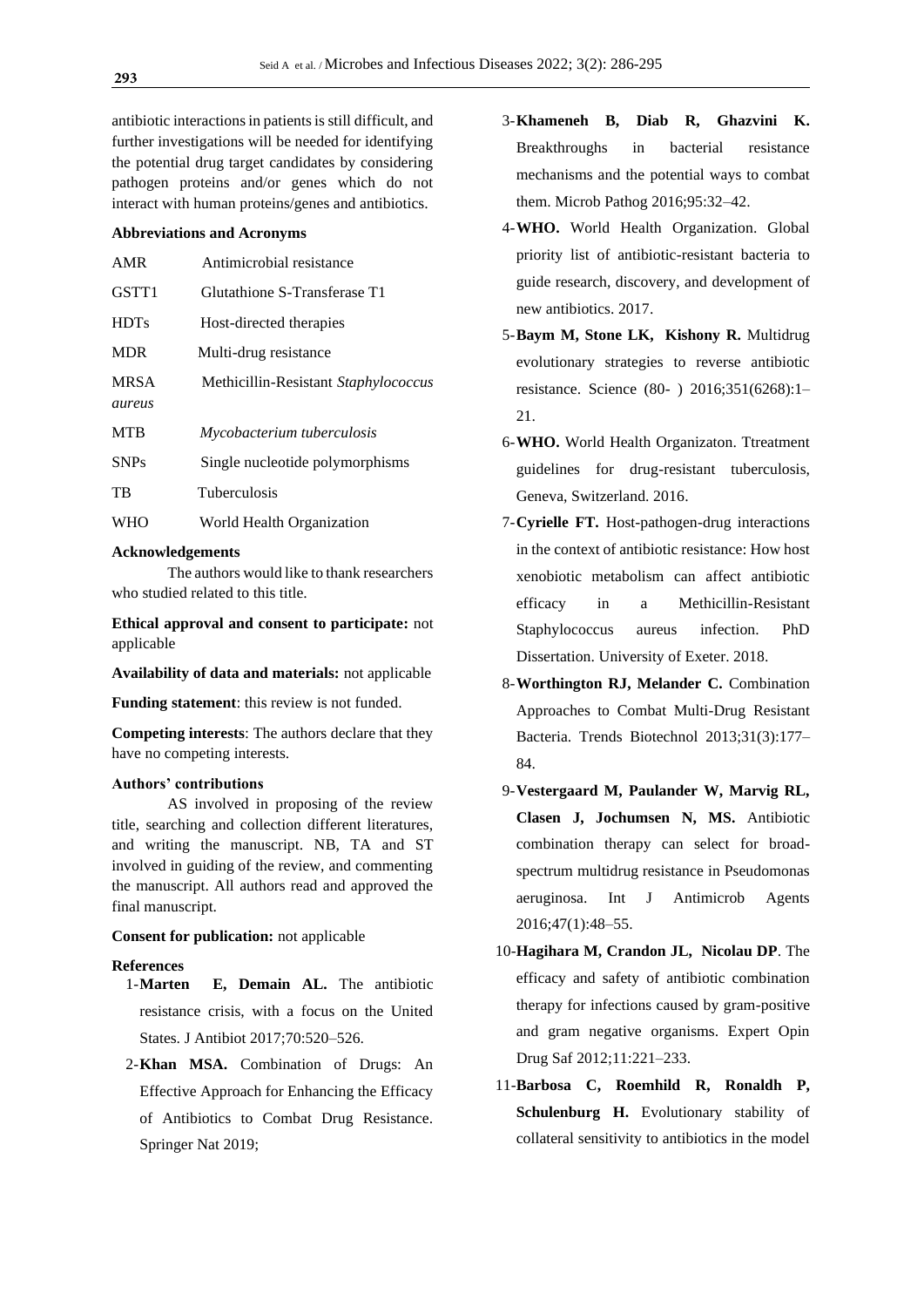pathogen pseudomonas aeruginosa. Elife 2019;8:1–22.

- 12-**Omollo C, Singh V, Kigondu E, Wasuna A, Agarwal P, Moosa A, et al.** Developing synergistic drug combinations to restore antibiotic sensitivity in drug-resistant Mycobacterium tuberculosis. bioRxiv 2019;
- 13-**Chevereau G, Bollenbach T**. Systematic discovery of drug interaction mechanisms. Mol Syst Biol 2015;11(807):1–9.
- 14-**Merker M, Tueffers L, Vallier M, Groth EE, Lindsay S, Daniel U, et al.** Evolutionary Approaches to Combat Antibiotic Resistance : Opportunities and Challenges for Precision Medicine. Front Immunol 2020;11(1938):1–7.
- 15-**Yeh PJ, Hegreness MJ, Aiden AP, Kishony R.** Drug interactions and the evolution of antibiotic resistance. Nat Rev Microbiol 2009;7(6):460–6.
- 16-**Yilancioglu K, Cokol M.** Design of high-order antibiotic combinations against M . tuberculosis by ranking and exclusion. Sci Rep 2019;9:1–11.
- 17-**Michel JB, Yeh P, Chait R, Moellering RC, Kishony R.** Drug interactions modulate the potential for evolution of resistance. Proc Natl Acad Sci 2008;105:14918–14923.
- 18-**Cokol M, Kuru N, Bicak E, Larkins-Ford J, Aldridge BB.** Efficient measurement and factorization of high-order drug interactions in Mycobacterium tuberculosis. Sci Adv 2017;3.
- 19-**Tekin E, Beppler C, White C, Mao Z, Savage VM, Yeh PJ.** Enhanced identification of synergistic and antagonistic emergent interactions among three or more drugs Journal of The Royal Society Interface 2016;18–20.
- 20-**Brochado AR, Telzerow A, Bobonis J, Banzhaf M, Mateus A, Selkrig J.** Speciesspecific activity of antibacterial drug combinations. Nature 2018;559:259–263.
- 21-**Freschi L, Vincent AT, Jeukens J, Emond-Rheault J-G, Kukavica-Ibrulj I, Dupont M-J.** The Pseudomonas aeruginosa Pan-Genome Provides New Insights on Its Population Structure, Horizontal Gene Transfer, and Pathogenicity. Genome Biol Evol 2019;11:109–120.
- 22-**Bhusal Y, Shiohira CM, Yamane N.** Determination of in vitro synergy when three antimicrobial agents are combined against Mycobacterium tuberculosis. Int J Antimicrob Agents 2005;26:292–7.
- 23-**Lam SW.** Medication Administration/Critical Care Research -Pharmacokinetics, Pharmacodynamics, and Pharmacogenomic. Critical Care Self-Assessment Program (CCSAP). Am Coll Clin Pharm 2016;7–25.
- 24-**Zanger UM, Schwab M.** Cytochrome P450 enzymes in drug metabolism: regulation of gene expression, enzyme activities, and impact of genetic variation. Pharmacol Ther 2013;113:103–41.
- 25-**Piacentini S.** GSTT1 and GSTM1 gene polymorphisms in European and African populations. Mol Biol Rep 2011;38:1225–30.
- 26-**Hong BY, Adami AJ, Granados H, Balcells ME, Cervantes J.** Microbiome Changes during Tuberculosis and Antituberculous Therapy. Clin Microbiol Rev 2016;29(4):914–25.
- 27-**Mulder NJ., Mazandu GK, Rapano HA.** Using Host-Pathogen Functional Interactions for Filtering Potential Drug Targets in Mycobacterium tuberculosis Mycobacterial Diseases. J Mycobac Dis 2013;3(1):1–8.
- 28-**de Keijzer J, Mulder A, de Beer J, de Ru AHV, Veelen PA, van Soolingen D.**  Mechanisms of phenotypic rifampicin tolerance in Mycobacterium tuberculosis Beijing genotype strain B0/W148 revealed by